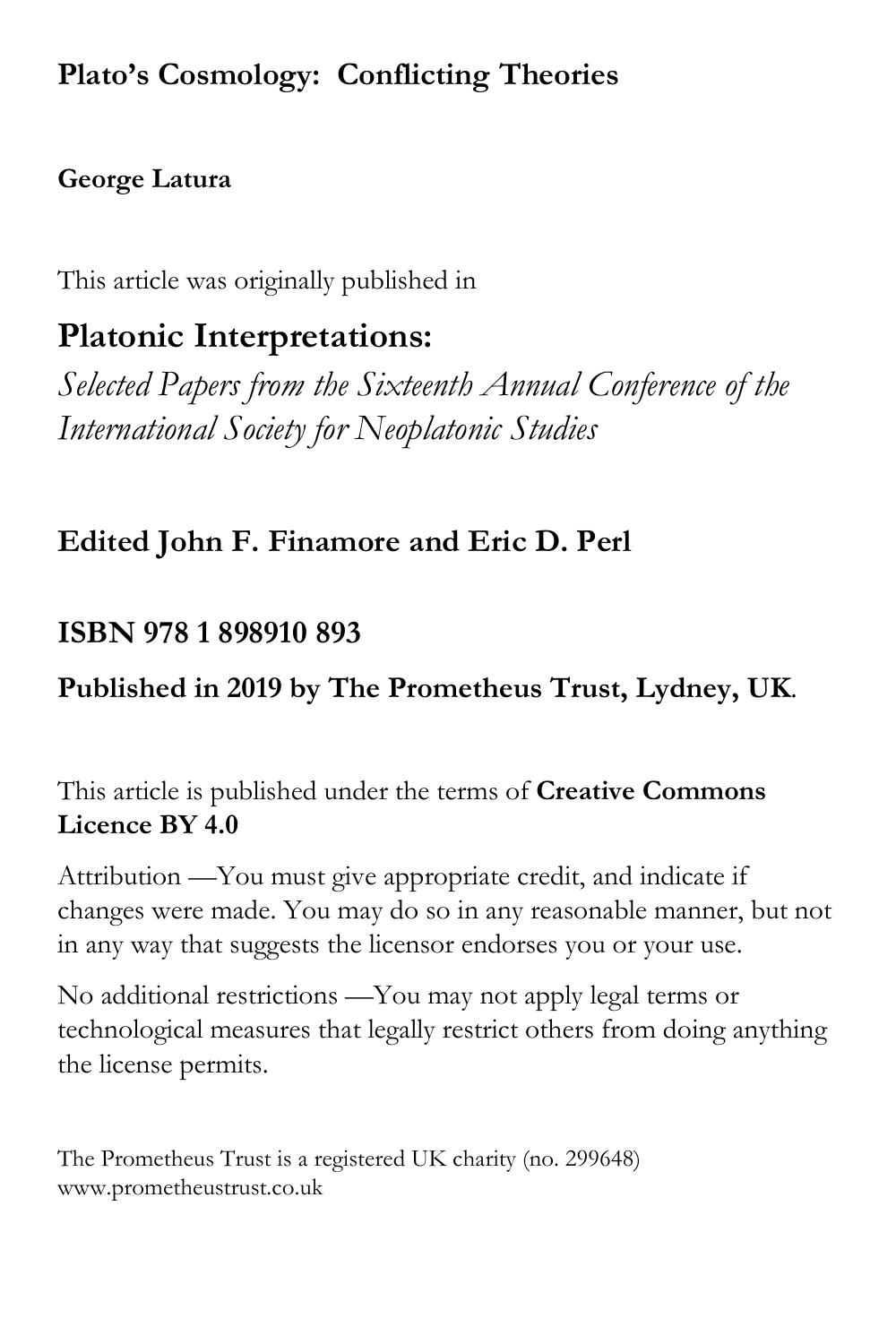## Plato's Cosmology: Conflicting Theories

### George Latura

Introduction

Two differing interpretations of Plato's cosmology exist, from different periods in history. The interpretation that is prevalent today differs from the interpretation that was widely accepted in antiquity.

 Today, the prevailing view regarding Plato's cosmology looks to Cornford (1937), who relied on Plato's *Timaeus* for his interpretation. In Plato's account, the Demiurge fashions two circles that intersect each other at opposite locations.

'Next, he sliced this entire compound in two along its length, joined the two halves together center to center like an X, and bent them in a circle, attaching each half to itself end to end…'  $(Timaeus, 36c$  tr. Zeyl<sup>[1](#page-1-0)</sup>

 In the modern explanation, these two cosmic circles stand for the sidereal (celestial) equator and the Zodiac. Here, the celestial equator represents the motion of the Same (the fixed stars), while the motion of the Different is the ecliptic, the path of the classical Planets that travel along the constellations of the Zodiac. This opinion would be voiced by Jowett (1892), Bury (1929), Cornford (1937) and more recently by Vlastos (1975).

 But this was not how Plato's cosmos had been viewed by most people in antiquity. For centuries, Platonist tradition saw the Milky Way as the heavenly abode of just souls. At the intersections of the Milky Way and the Zodiac (path of the Planets) stood the gates of the afterlife according to Macrobius, who commented on Cicero's 'Dream of Scipio' which was patterned on Plato's 'Vision of Er,' a chain that spanned seven hundred years. Plato's pupil, Heraclides of Pontus, emulated his master with the vision of Empedotimus that reportedly pointed to the Milky Way as the 'Underworld in the Sky.'

 Both the modern view and the ancient Platonist viewpoint accept the path of the Planets (ecliptic/Zodiac) as Plato's circle of the Different. Where they disagree is in the interpretation of the other celestial circle. The modern view sees it as the celestial equator, while the Platonist tradition saw it as the Milky Way.

<span id="page-1-0"></span><sup>1</sup> Plato, tr. Zeyl (2000) 21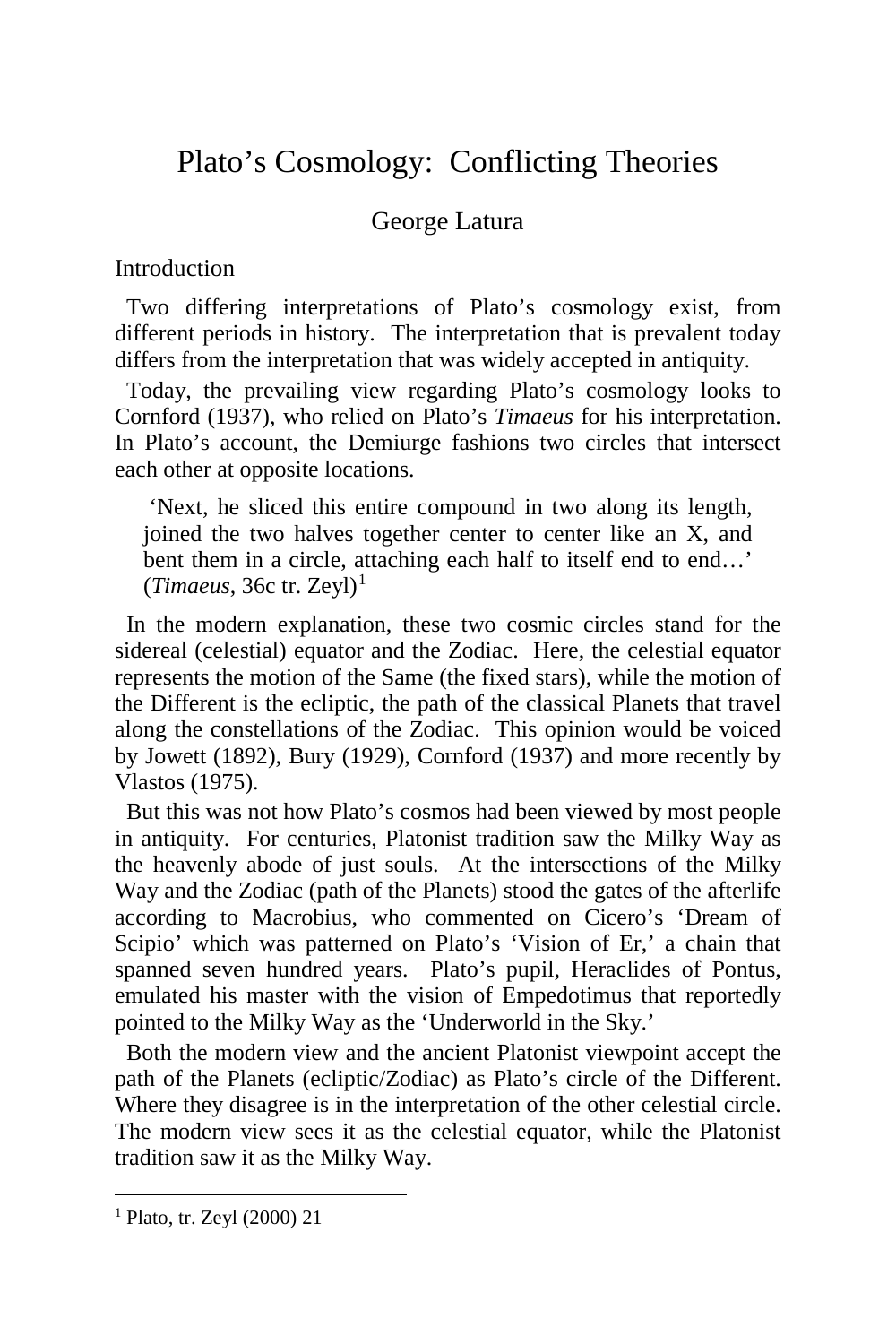Can a coherent historical narrative be postulated that might shed light on the diverging views of Plato's cosmology?

### Celestial Equator

 Cornford's book on Plato's cosmology is considered the standard text for explaining Plato's universe and, right in the title, Cornford lays claim to Plato's *Timaeus* as the source for his interpretation: *Plato's Cosmology: The Timaeus of Plato translated*.

 The limits of Cornford's investigation of Plato's cosmos have been set: *Timaeus* and nothing else. Cornford's explanation of the creation process is as follows:

Timaeus now speaks as if the Demiurge has made a long band of soul-stuff… This he proceeds to slit lengthwise into two strips, which he puts together by their middles and bends round into two circles or rings, corresponding to the sidereal equator and the  $Z$ odiac $^2$  $^2$ 

 The Zodiac is not mentioned by Plato, but it is composed of the constellations delineated by the course of the Planets along the ecliptic. The sidereal (or celestial) equator is not discussed by Plato.

 The celestial equator as Plato's other cosmic circle had been proposed by Jowett in the 1890's.

The universe revolves around a centre… but the orbits of the fixed stars take a different direction from those of the planets… the first describing the path of the equator, the second the path of the ecliptic.<sup>[3](#page-2-1)</sup>

 Authors before and after Cornford would see Plato's circle of the Same as the celestial equator, as in the works of Bury and Vlastos.<sup>[4](#page-2-2)</sup>

 There is precedence for this view in antiquity, for Proclus (c. 460 CE) had given such an interpretation.

Now surely two circles come into being, and these have come to be in such a way that one is on the inside and the other is on the outside, and they are at an angle to one another. Now one of these is called the circle of the Same and the other is the circle of the Different. The one corresponds to the equator while the other

<span id="page-2-0"></span><sup>2</sup> Cornford (1937) 72.

<span id="page-2-1"></span><sup>3</sup> Plato, tr. Jowett (1892) 403.

<span id="page-2-2"></span><sup>4</sup> Plato, tr. Bury (1929) 72, n. 1. Vlastos (1975) 33.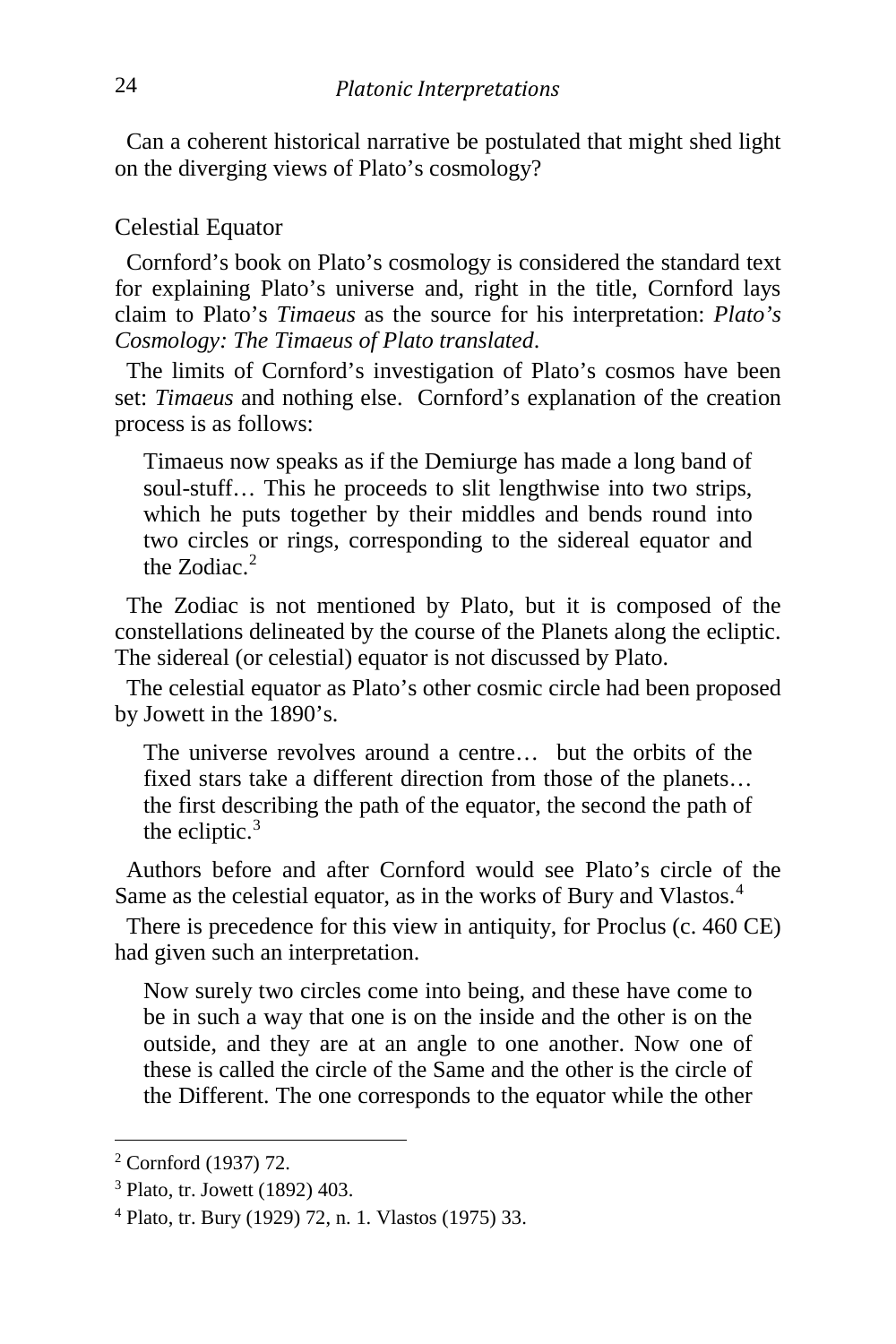corresponds to the circle of the ecliptic. (*On the Timaeus of Plato*, Book 3, Part II, tr. Baltzly)<sup>[5](#page-3-0)</sup>

 Earlier, Calcidius' commentary on Plato's *Timaeus* (c. 320 CE) had expressed similar thoughts.<sup>[6](#page-3-1)</sup> Calcidius' tome, which saw itself as a guide to the heavens, $\frac{7}{1}$  $\frac{7}{1}$  $\frac{7}{1}$  did not discuss the Milky Way.

 The missing Milky Way in Calcidius is puzzling because Ptolemy had given a precise description of the Milky Way earlier (c. 160 CE) in his *Almagest* (tr. Toomer).[8](#page-3-3)

How might the Milky Way bear any relevance to Plato's cosmology?

### Milky Way

 As mentioned, the Milky Way had been described in Ptolemy's *Almagest*, a work that would dominate the astronomical curriculum in antiquity. Yet after the fall of the Roman Empire, Ptolemy's *Almagest*  disappeared in Western Europe for half a millennium, until it surfaced again through Arabic sources and finally through Byzantine channels.

 Astronomically, the Milky Way is a component of the sphere of the fixed stars and therefore follows the motion of Plato's circle of the Same. Historically and culturally, the Milky Way played a prominent role in the heavens.

 In Sophocles' *Philoctetes* (409 BCE), the wounded and longsuffering warrior Philoctetes looks to the heavens for release, to a 'bright circle' in the sky,<sup>[9](#page-3-4)</sup> to a place out of this world.

Those critics who follow a purely pragmatic method of interpretation have deduced from this passage that… Philoctetes simply wants to go back to his cave. This is not supported by the text. The repeated 'away there, there' is enough to show that the place that he desires to go to is not of this world. (Reinhardt,  $1979$ <sup>[10](#page-3-5)</sup>

 A likely candidate for Sophocles' celestial bright circle is the Milky Circle (*galaxias kyklos*) that would appear prominently in Platonist eschatological exegesis for more than a millennium.

<span id="page-3-0"></span><sup>5</sup> Proclus, tr. Baltzly (2009) 222.

<span id="page-3-1"></span><sup>6</sup> Calcidius, tr. Magee (2016) 229-231.

<span id="page-3-2"></span> $7$  Calcidius, tr. Magee (2016) 215.

<span id="page-3-3"></span><sup>8</sup> Ptolemy, tr. Toomer (1984) 400-404.

<span id="page-3-4"></span><sup>9</sup> Sophocles, tr. Francklin (1809) 170.

<span id="page-3-5"></span><sup>10</sup> Reinhardt (1979) 180.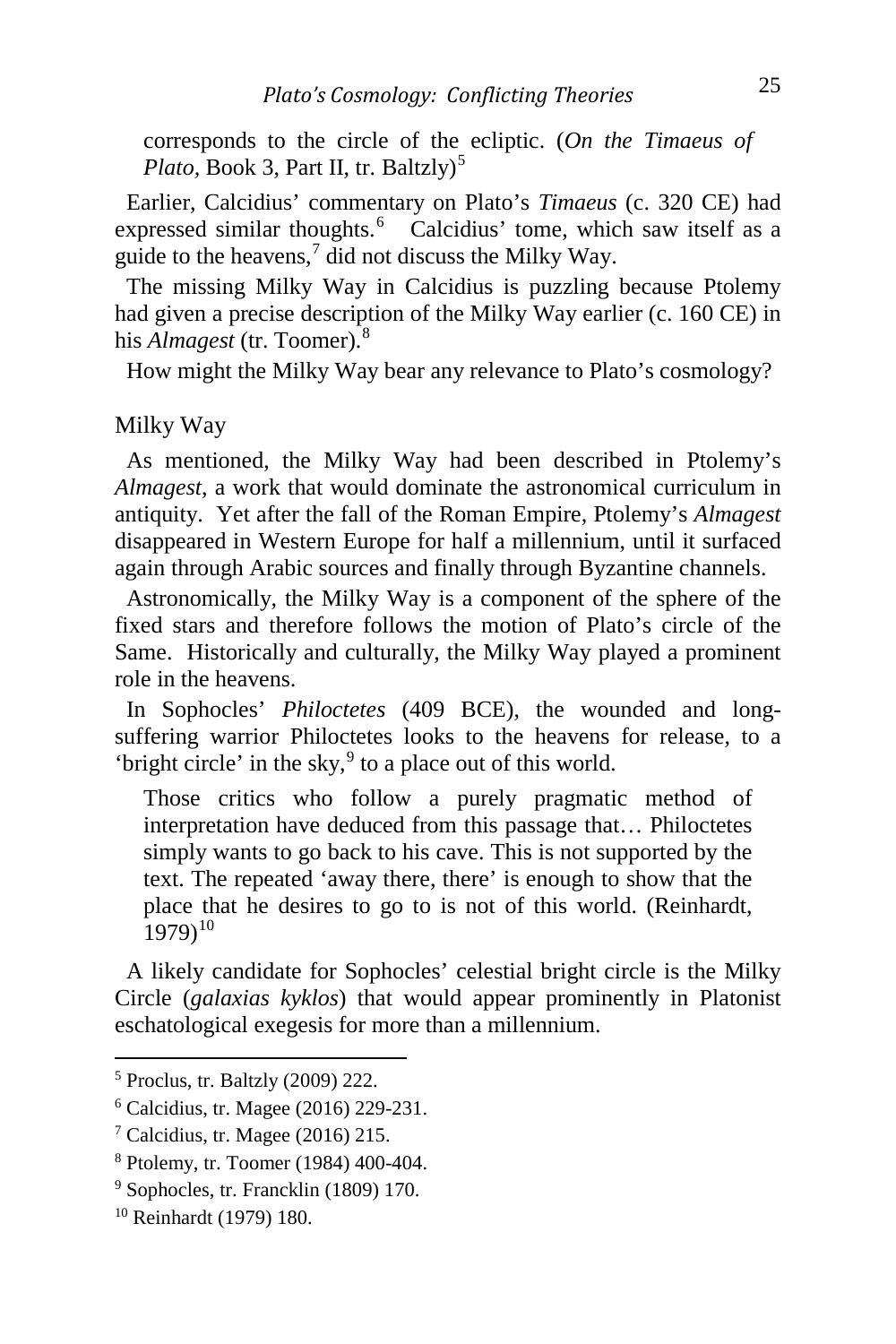In Cicero's Dream of Scipio (c. 51 BCE), the protagonist meets his ancestors in the Milky Way.

'But, Scipio, imitate your grandfather here; imitate me, your father, love justice and duty… Such a life is the road to the skies, to that gathering of those who have completed their earthly lives and been relieved of the body, and who live in yonder place which you now see' (it was the circle of light which blazed most brightly among the other fires), 'and which you on earth, borrowing a Greek term, call the Milky Circle.' (*De Re Publica*, VI, 16, tr. Keyes) $<sup>11</sup>$  $<sup>11</sup>$  $<sup>11</sup>$ </sup>

 What might have been the source(s) for Cicero's interpretation of the Milky Way as heavenly abode of souls?

One possibility would be Heraclides of Pontus (c. 330 BCE), who reportedly wrote of the Milky Way as celestial abode.<sup>12</sup> In Heraclides' vision of Empedotimus we find, according to Proclus (c. 460 CE), a celestial circle of light.

Nor is it impossible that a human soul gained the divine truth of the situation in the Underworld and reported it to humans. This is also shown by the account according to Empedotimus, which Heraclides Ponticus narrated. Heraclides says that while Empedotimus was hunting in some place with other people at high noon, he himself was left alone, and after encountering the epiphany of Pluto and of Persephone the light that runs in a circle around the gods shone down upon him, and through it he saw in visions that he personally experienced the whole truth about souls. (ed. Schutrumpf) $13$ 

 What was the interpretation of Heraclides' divine circle of light in antiquity? According to Philoponus (c. 550 CE), that circle of light was the Milky Way.

Damascius appropriates the hypothesis of Empedotimus concerning the Milky Way, calling it a fact and not a myth. For he says that the Milky Way is the path of souls that travel through the Underworld in the sky. (ed. Schutrumpf)<sup>[14](#page-4-3)</sup>

<span id="page-4-0"></span><sup>11</sup> Cicero, tr. Keyes (1928) 269.

<span id="page-4-1"></span><sup>12</sup> Gottschalk (1980) 100-103.

<span id="page-4-2"></span><sup>13</sup> Heraclides of Pontus, ed. Schutrumpf (2008) 127.

<span id="page-4-3"></span><sup>14</sup> Heraclides of Pontus, ed. Schutrumpf (2008) 125.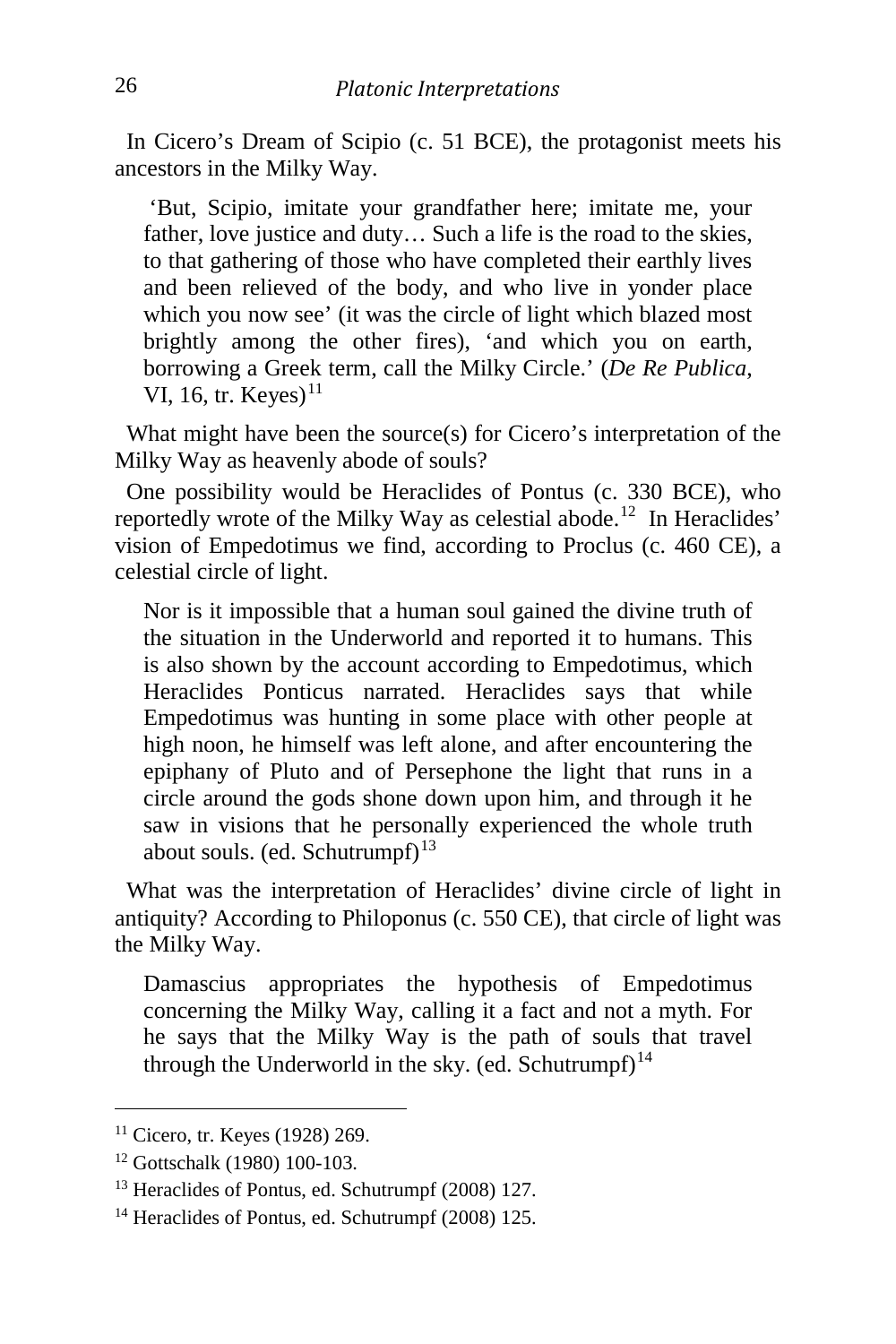Where might Heraclides of Pontus have found this interpretation of the Milky Way as heavenly abode? As a scholar at Plato's Academy, Heraclides must have heard lectures from Plato himself, lectures that, given Plato's writings, likely discussed eschatological matters.

 Cicero translated the cosmological portion of Plato's *Timaeus* centuries before Calcidius did. And Cicero found cosmological import not only in *Timaeus*, but in Plato's *Republic* as well.

 In *Republic*, Plato caps his discussion of an ideal state with the afterlife Vision of Er, a soteriological myth that complements the cosmological myth in *Timaeus*. Cicero follows this pattern with his *De Re Publica* (c. 51 BCE), whose discussion of the Roman Republic is capped by the Dream of Scipio, a Romanized version of Plato's Greek afterlife vision.

 In *Republic*'s Vision of Er (c. 370 BCE), Plato writes about the journey of departed souls to a celestial light that girdles the heavens.

'…they discerned, extended from above throughout the heaven and the earth, a straight light like a pillar, most nearly resembling the rainbow, but brighter and purer… this light was the girdle of the heavens… holding together… the entire revolving vault.' (*Republic*, 616b-c, tr. Shorey)<sup>15</sup>

 Plato's light resembles the arc of a rainbow and it circles the heavens, just like Heraclides' light that runs in a circle and the circle of light that was labeled the Milky Circle by Cicero.

 Around 400 CE, Macrobius wrote a commentary on Cicero's Dream of Scipio and, right from the start, Macrobius compared Cicero's Dream of Scipio to Plato's Vision of Er.

In our reading of Plato's *Republic* and Cicero's *Republic*… we noted this… imitation has produced a striking similarity, namely, that whereas Plato, at the conclusion of his work, has a man who apparently had died and was restored to life reveal the conditions of souls liberated from their bodies, introducing as well an interesting description of the spheres and constellations, the Scipio of Cicero's work treats of the same subjects, but as revelations which came to him in a dream.  $(tr. Stahl)<sup>16</sup>$  $(tr. Stahl)<sup>16</sup>$  $(tr. Stahl)<sup>16</sup>$ 

<span id="page-5-0"></span><sup>15</sup> Plato, tr. Shorey (1935) 501.

<span id="page-5-1"></span><sup>16</sup> Macrobius, tr. Stahl (1952) 81.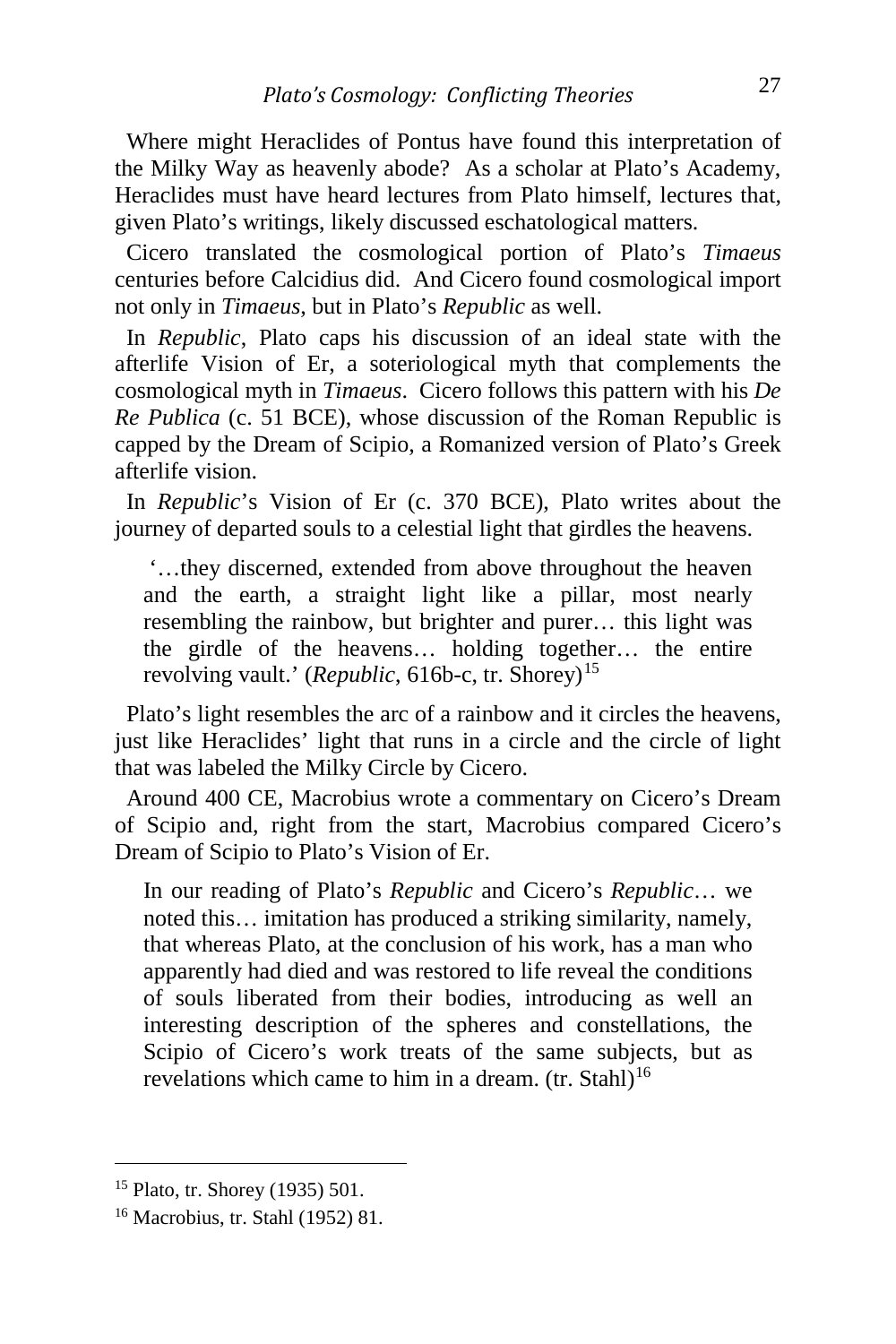Macrobius sees Cicero's work as an imitation of Plato's work and he states that they treat of the same subjects, which include the afterlife of souls in the celestial regions. Therefore, in Macrobius' mind, Cicero's Milky Circle, where Scipio meets his virtuous ancestors, must refer to Plato's arch of light that girdles the heavens, the destination of the afterlife journey of just souls.

 Macrobius not only sees souls returning to the Milky Way. He also points out that souls originally descend from the Milky Way to this earthly life, a belief he ascribes to Pythagoras (c. 500 BCE). At the intersections of the Milky Way and the Zodiac (path of the Planets), Macrobius locates the gates of the heavenly abode.

At this point we shall discuss the order of the steps by which the soul descends from the sky to the infernal regions of this life. The Milky Way girdles the zodiac, its great circle meeting it obliquely… Souls are believed to pass through these portals [at the intersections] when going from the sky to the earth and returning from the earth to the sky… This is what Homer with his divine intelligence signifies in his description of the cave at Ithaca. Pythagoras also thinks that the infernal regions of Dis [Hades] begin with the Milky Way, and extend downwards, because souls falling away from it seem to have withdrawn from the heavens. He says that the reason why milk is the first nourishment offered to the newborn is that the first movement of souls slipping into earthly bodies is from the Milky Way. Now you see, too, why Scipio, when the Milky Way had been shown to him, was told that the souls of the blessed proceed from here and return hither. (tr. Stahl)<sup>[17](#page-6-0)</sup>

 Macrobius ties Cicero's Dream of Scipio to Plato's Vision of Er, and his *Commentary on the Dream of Scipio* forges a chain that reaches back from Macrobius (c. 400 CE) to Cicero (c. 50 BCE) to Plato (c. 370 BCE), a period of around 700 years.

 The *Commentary on the Dream of Scipio* survived for more than a thousand years in Western Europe, with illustrations depicting Scipio dreaming about his encounter with his father and grandfather in the Milky Way (Fig. 1: Somnium Scipionis, MS Typ 7 (1469), Houghton Library, Harvard).

<span id="page-6-0"></span><sup>17</sup> Macrobius, tr. Stahl (1952) 133.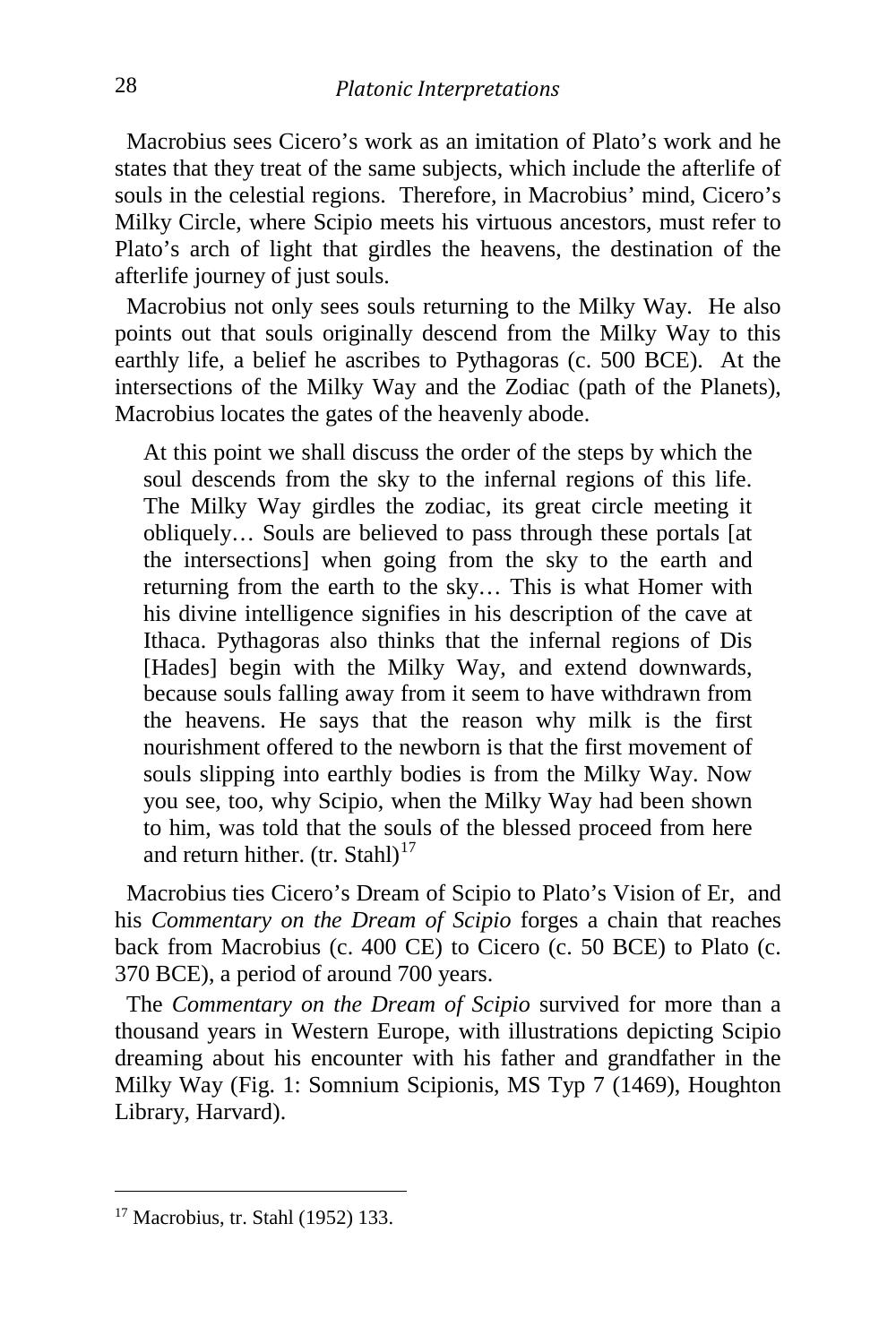

Figure 1. Illustration for Macrobius' *Commentary on the Dream of Scipio*, showing the intersecting circles of the paths of the Planets (ecliptic) and the Milky Way where Scipio meets his virtuous ancestors (Somnium Scipionis, MS Typ 7 (1469), Houghton Library, Harvard)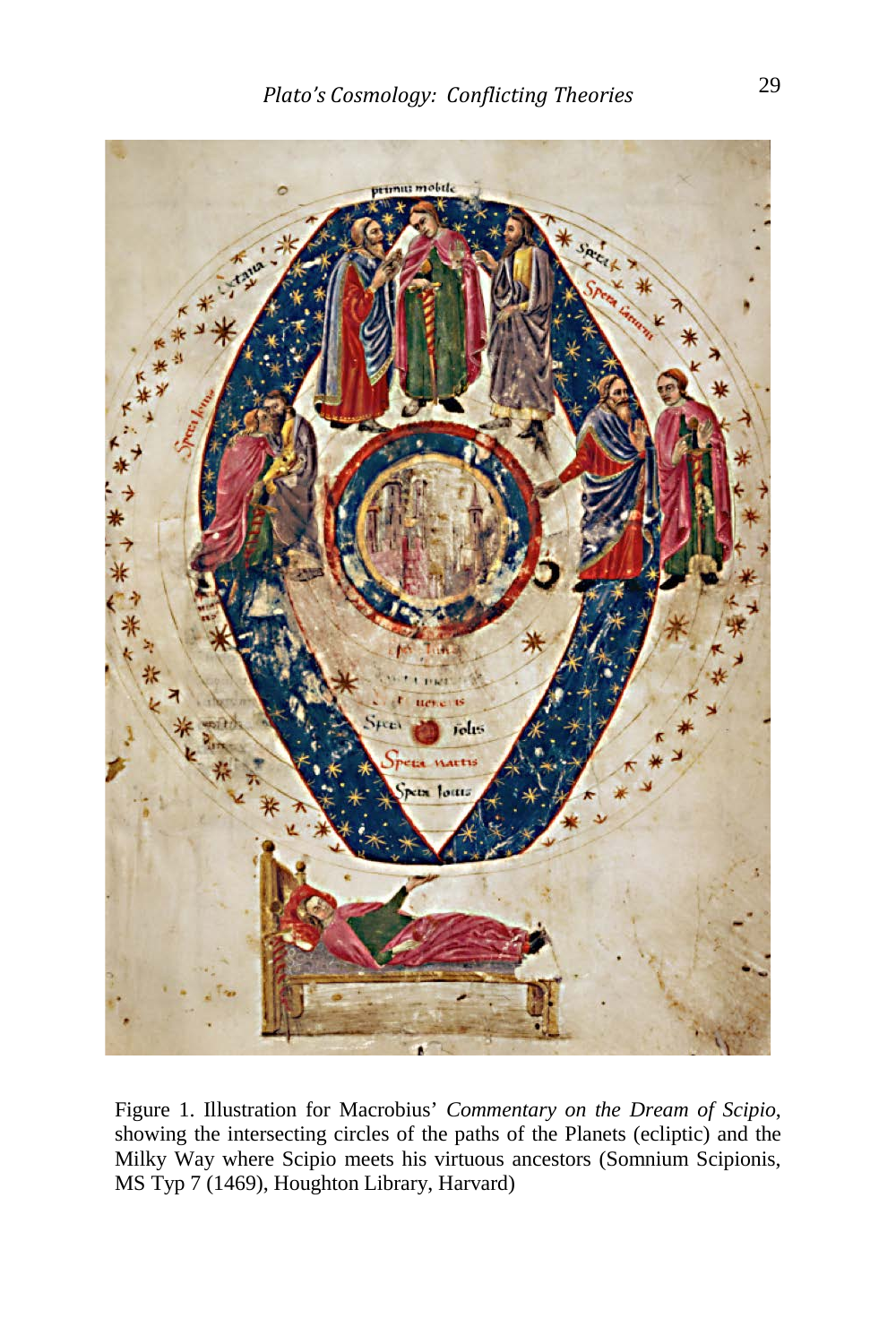Combining these two periods of time, from Macrobius back to Heraclides of Pontus and Plato (around 700 years) and from Macrobius forward to the 1400's (around 1000 years), we have a stretch of time of around 1700 years when, in literary sources, the Milky Way appeared as heavenly abode.

 And according to Macrobius, the Milky Way tradition went back not only to Plato, but to Pythagoras (c. 500 BCE), and even to Homer (c. 700 BCE).

Visible Celestial X: Embodiment of Plato's World Soul

 We have seen two differing explanations of Plato's cosmos as defined by *Timaeus*' two intersecting celestial circles. One interpretation advocates the celestial equator as the circle of the Same, while the other sees the Milky Way as the circle that intersects the circle of the Different, the path of the Planets.

Who could we turn to for an informed arbitration on this matter? It would seem that Plato himself provides information relevant for such a determination.

 In *Timaeus*, the Demiurge tilts two strips of cosmic substance into an X, and then connects the extremities to fashion two intersecting circles (36c). With this shape, the Demiurge creates the Cosmic Soul, the World Soul (36e). This Anima Mundi, being a soul, is invisible. And so, the Demiurge created a material body that would resemble the Cosmic Soul as much as possible.

'In this wise and for these reasons were generated all those stars which turn themselves about as they travel through Heaven, to the end that this Universe might be as similar as possible to the perfect and intelligible Living Creature in respect of its imitation of the Eternal Nature thereof.' (*Timaeus*, 39d, tr. Bury)[18](#page-8-0)

 The Cosmic Body, which is as similar as possible to the Cosmic Soul, is composed of celestial bodies: the fixed stars and the Wanderers. One circle of this material Cosmic Body is the ecliptic, the path of the Planets, the circle of the Different as related by Plato himself (38c-d). As a qualifier for the other circle, that which intersects the circle of the Different, Plato leaves instructions at the very end of his cosmological work.

<span id="page-8-0"></span><sup>18</sup> Plato, tr. Bury (1929) 83.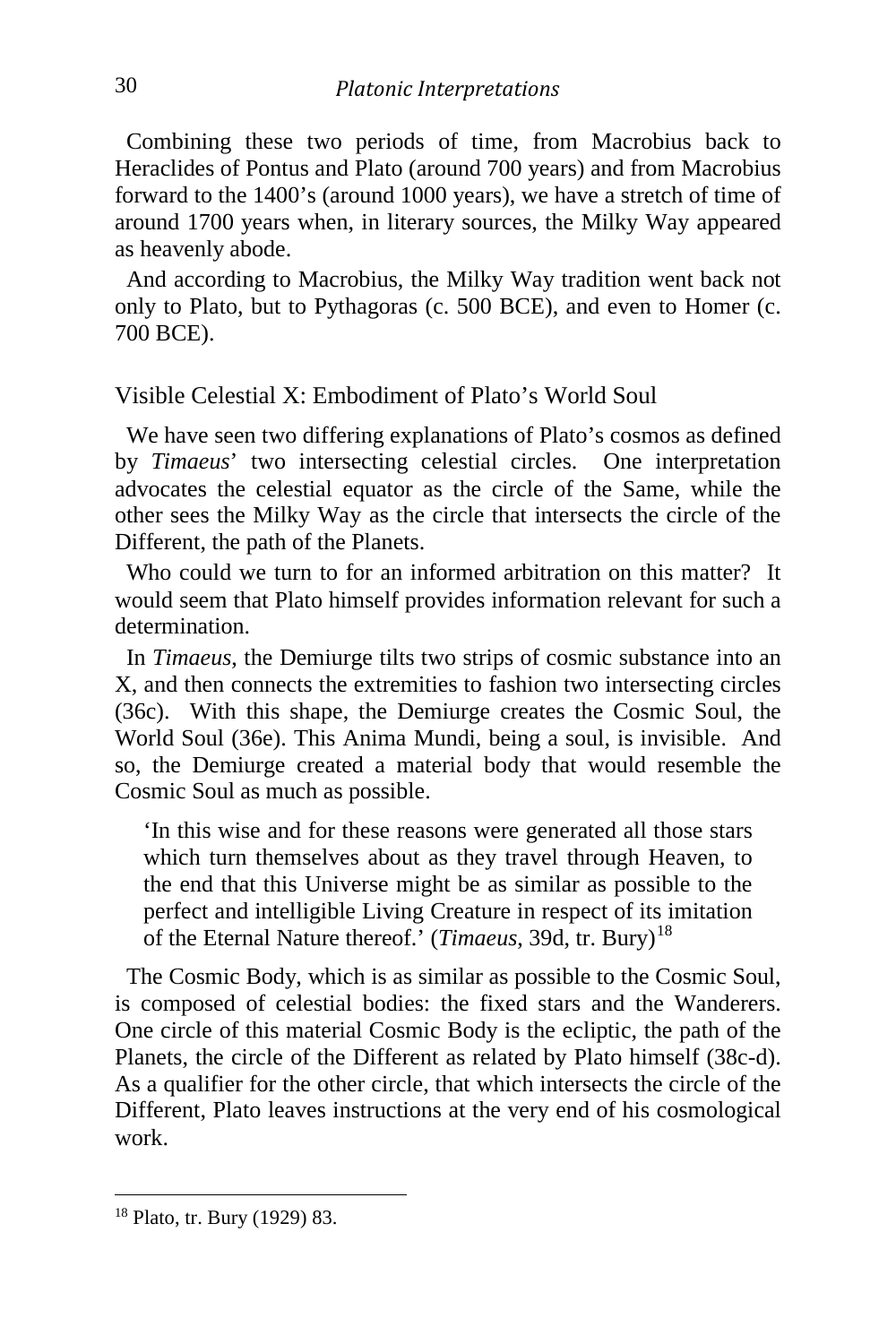'And now at length we may say that our discourse concerning the Universe has reached its termination. For this our Cosmos has received the living creatures both mortal and immortal and been thereby fulfilled: it being itself a visible Living Creature embracing the visible creatures, a perceptible God made in the image of the Intelligible, most great and good and fair and perfect in its generation – even this one Heaven [*Ouranos*] sole of its kind.' (*Timaeus*, 92c, tr. Bury)<sup>[19](#page-9-0)</sup>

 Plato gives both an invisible (intelligible) Living Creature and a visible (material) Living Creature composed of heavenly bodies, linking them together, cosmic Soul to cosmic Body.

#### **Conclusions**

 Created as similar as possible to Plato's invisible model, the visible Cosmos should conform to two heavenly circles that intersect in the shape of the letter X. Since the celestial equator is a geometric projection of the terrestrial equator into the heavens, it is not composed of celestial bodies, which Plato had specified for the components of his Cosmos.

 With his final words in *Timaeus*, as to a visible, perceptible cosmic god, Plato contradicts the Cornford (et al.) interpretation of Plato's cosmology that consists of the ecliptic and the celestial equator.

 Since the celestial equator is invisible, it does not qualify as a component of Plato's visible Cosmos.

### Bibliography

#### **Translations**

- Calcidius. *On Plato's Timaeus*. Edited and translated by John Magee. Cambridge MA: Harvard University Press, 2016.
- Cicero. *De Re Publica, De Legibus*. Translated by C. W. Keyes. Loeb Classsical Library 213. Cambridge MA: Harvard University Press, 1928.

<span id="page-9-0"></span><sup>19</sup> Plato, tr. Bury (1929) 253.